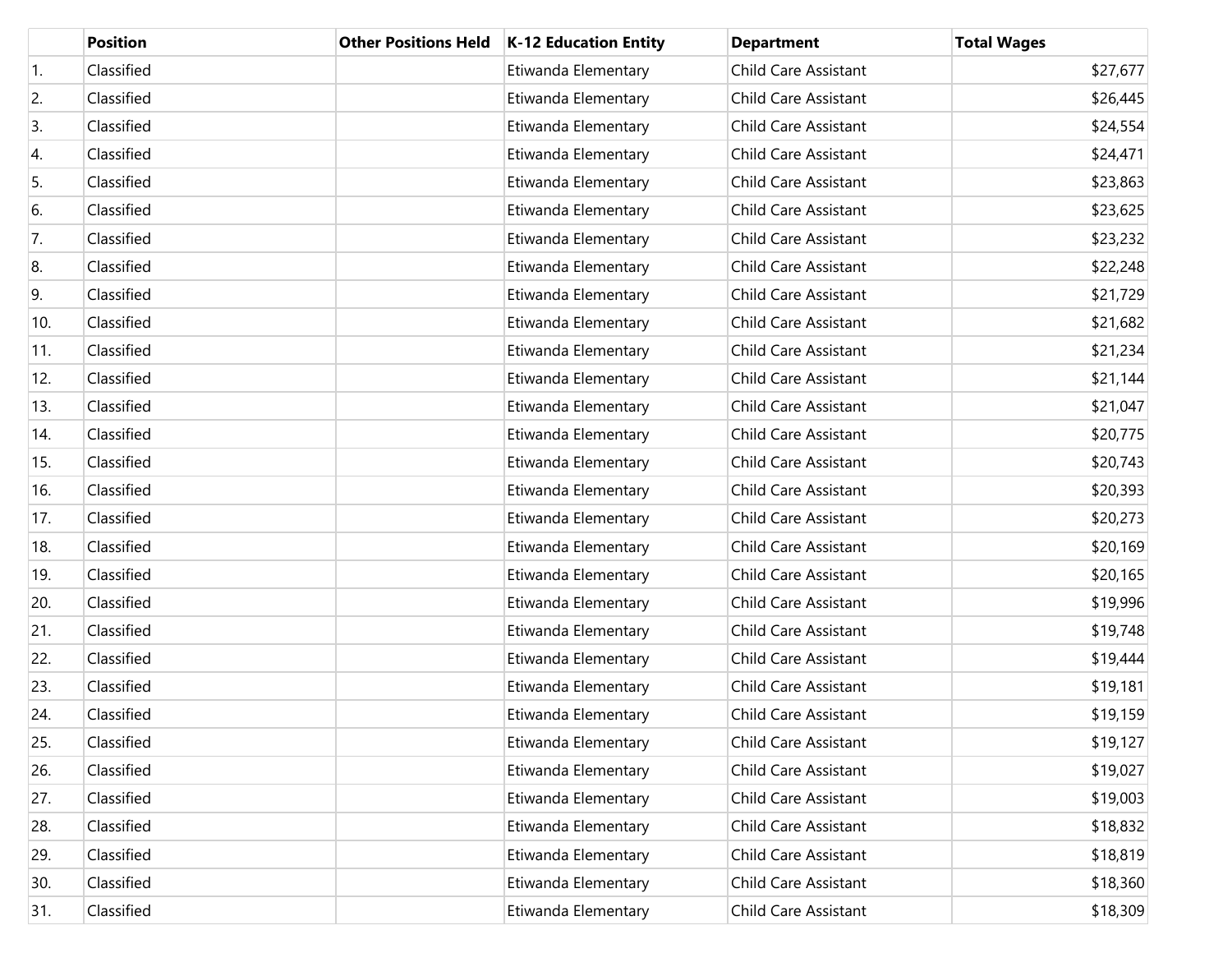| 32. | Classified | Etiwanda Elementary | <b>Child Care Assistant</b> | \$18,292 |
|-----|------------|---------------------|-----------------------------|----------|
| 33. | Classified | Etiwanda Elementary | <b>Child Care Assistant</b> | \$18,188 |
| 34. | Classified | Etiwanda Elementary | <b>Child Care Assistant</b> | \$18,066 |
| 35. | Classified | Etiwanda Elementary | <b>Child Care Assistant</b> | \$18,014 |
| 36. | Classified | Etiwanda Elementary | <b>Child Care Assistant</b> | \$17,733 |
| 37. | Classified | Etiwanda Elementary | <b>Child Care Assistant</b> | \$17,529 |
| 38. | Classified | Etiwanda Elementary | <b>Child Care Assistant</b> | \$17,522 |
| 39. | Classified | Etiwanda Elementary | <b>Child Care Assistant</b> | \$17,195 |
| 40. | Classified | Etiwanda Elementary | <b>Child Care Assistant</b> | \$16,974 |
| 41. | Classified | Etiwanda Elementary | <b>Child Care Assistant</b> | \$16,923 |
| 42. | Classified | Etiwanda Elementary | <b>Child Care Assistant</b> | \$16,876 |
| 43. | Classified | Etiwanda Elementary | <b>Child Care Assistant</b> | \$16,648 |
| 44. | Classified | Etiwanda Elementary | <b>Child Care Assistant</b> | \$16,614 |
| 45. | Classified | Etiwanda Elementary | <b>Child Care Assistant</b> | \$16,529 |
| 46. | Classified | Etiwanda Elementary | <b>Child Care Assistant</b> | \$16,491 |
| 47. | Classified | Etiwanda Elementary | <b>Child Care Assistant</b> | \$16,490 |
| 48. | Classified | Etiwanda Elementary | <b>Child Care Assistant</b> | \$16,307 |
| 49. | Classified | Etiwanda Elementary | <b>Child Care Assistant</b> | \$16,064 |
| 50. | Classified | Etiwanda Elementary | <b>Child Care Assistant</b> | \$15,939 |
| 51. | Classified | Etiwanda Elementary | <b>Child Care Assistant</b> | \$15,709 |
| 52. | Classified | Etiwanda Elementary | <b>Child Care Assistant</b> | \$15,632 |
| 53. | Classified | Etiwanda Elementary | <b>Child Care Assistant</b> | \$15,293 |
| 54. | Classified | Etiwanda Elementary | <b>Child Care Assistant</b> | \$14,814 |
| 55. | Classified | Etiwanda Elementary | <b>Child Care Assistant</b> | \$14,317 |
| 56. | Classified | Etiwanda Elementary | <b>Child Care Assistant</b> | \$14,243 |
| 57. | Classified | Etiwanda Elementary | <b>Child Care Assistant</b> | \$14,103 |
| 58. | Classified | Etiwanda Elementary | <b>Child Care Assistant</b> | \$14,087 |
| 59. | Classified | Etiwanda Elementary | <b>Child Care Assistant</b> | \$14,077 |
| 60. | Classified | Etiwanda Elementary | <b>Child Care Assistant</b> | \$14,074 |
| 61. | Classified | Etiwanda Elementary | <b>Child Care Assistant</b> | \$14,062 |
| 62. | Classified | Etiwanda Elementary | <b>Child Care Assistant</b> | \$14,040 |
| 63. | Classified | Etiwanda Elementary | Child Care Assistant        | \$13,706 |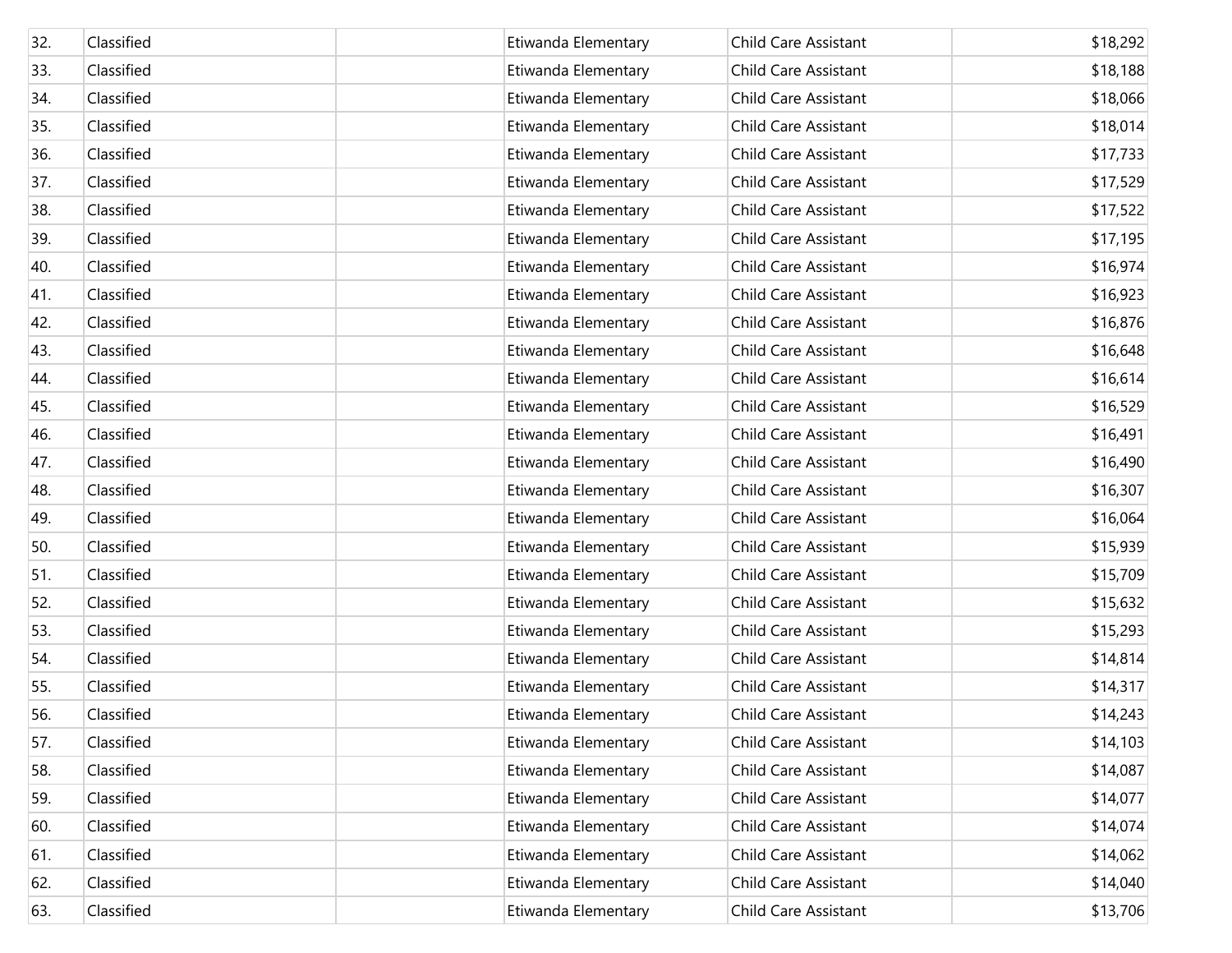| 64. | Classified | Etiwanda Elementary | <b>Child Care Assistant</b> | \$13,453 |
|-----|------------|---------------------|-----------------------------|----------|
| 65. | Classified | Etiwanda Elementary | <b>Child Care Assistant</b> | \$13,176 |
| 66. | Classified | Etiwanda Elementary | <b>Child Care Assistant</b> | \$13,141 |
| 67. | Classified | Etiwanda Elementary | <b>Child Care Assistant</b> | \$13,115 |
| 68. | Classified | Etiwanda Elementary | <b>Child Care Assistant</b> | \$13,022 |
| 69. | Classified | Etiwanda Elementary | Child Care Assistant        | \$12,888 |
| 70. | Classified | Etiwanda Elementary | <b>Child Care Assistant</b> | \$12,727 |
| 71. | Classified | Etiwanda Elementary | Child Care Assistant        | \$12,573 |
| 72. | Classified | Etiwanda Elementary | <b>Child Care Assistant</b> | \$12,492 |
| 73. | Classified | Etiwanda Elementary | <b>Child Care Assistant</b> | \$12,481 |
| 74. | Classified | Etiwanda Elementary | <b>Child Care Assistant</b> | \$12,420 |
| 75. | Classified | Etiwanda Elementary | <b>Child Care Assistant</b> | \$12,328 |
| 76. | Classified | Etiwanda Elementary | <b>Child Care Assistant</b> | \$12,319 |
| 77. | Classified | Etiwanda Elementary | Child Care Assistant        | \$12,182 |
| 78. | Classified | Etiwanda Elementary | <b>Child Care Assistant</b> | \$12,165 |
| 79. | Classified | Etiwanda Elementary | Child Care Assistant        | \$11,993 |
| 80. | Classified | Etiwanda Elementary | <b>Child Care Assistant</b> | \$11,902 |
| 81. | Classified | Etiwanda Elementary | Child Care Assistant        | \$11,852 |
| 82. | Classified | Etiwanda Elementary | <b>Child Care Assistant</b> | \$11,814 |
| 83. | Classified | Etiwanda Elementary | Child Care Assistant        | \$11,784 |
| 84. | Classified | Etiwanda Elementary | <b>Child Care Assistant</b> | \$11,784 |
| 85. | Classified | Etiwanda Elementary | Child Care Assistant        | \$11,737 |
| 86. | Classified | Etiwanda Elementary | Child Care Assistant        | \$11,482 |
| 87. | Classified | Etiwanda Elementary | Child Care Assistant        | \$11,475 |
| 88. | Classified | Etiwanda Elementary | <b>Child Care Assistant</b> | \$11,430 |
| 89. | Classified | Etiwanda Elementary | <b>Child Care Assistant</b> | \$11,348 |
| 90. | Classified | Etiwanda Elementary | Child Care Assistant        | \$11,335 |
| 91. | Classified | Etiwanda Elementary | Child Care Assistant        | \$11,094 |
| 92. | Classified | Etiwanda Elementary | Child Care Assistant        | \$11,081 |
| 93. | Classified | Etiwanda Elementary | Child Care Assistant        | \$10,464 |
| 94. | Classified | Etiwanda Elementary | Child Care Assistant        | \$10,448 |
| 95. | Classified | Etiwanda Elementary | Child Care Assistant        | \$10,399 |